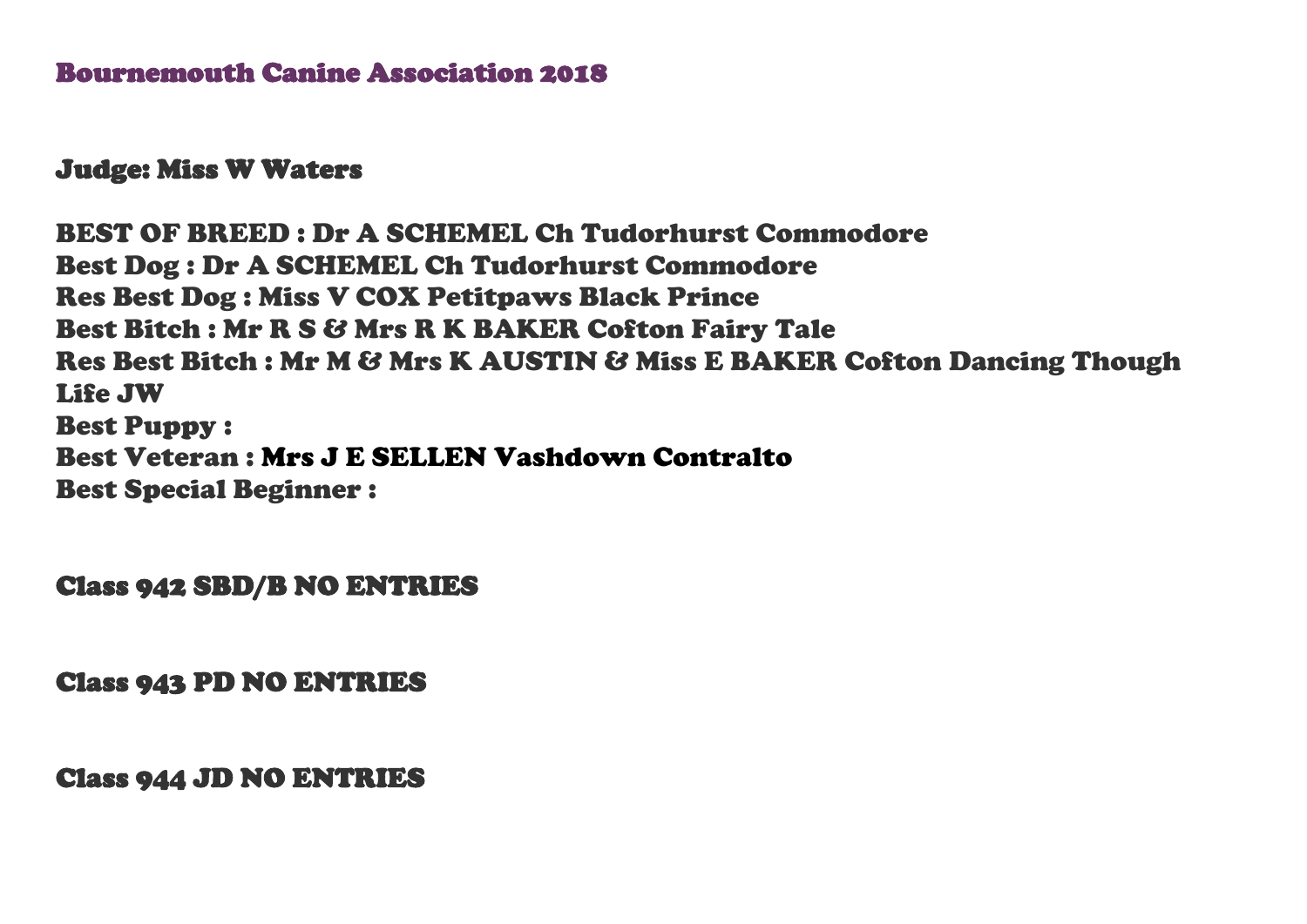Class 945 PGD (4 Entries) Abs: 0 1st: Miss V COX Petitpaws Black Prince 2nd: Mrs K L & Mr M L AUSTIN Dragonheart Winter Morning 3rd: Miss D M PEARCE Downsbank Troubadour Over Ozzymoon Res: Mrs K L & Mr M L AUSTIN Dragonheart Fall Breeze

Class 946 LD (3 Entries) Abs: 0 1st: Mrs K L & Mr M L AUSTIN Dragonheart Of Winter 2nd: Miss V COX Petitpaws Black Knight 3rd: Miss D M PEARCE Downsbank Troubadour Over Ozzymoon

Class 947 OD (5 Entries) Abs: 1 1st: Dr A SCHEMEL Ch Tudorhurst Commodore 2nd: Miss D M PEARCE Carleeto Le Troubadour Under Ozzymoon 3rd: Mrs K L & Mr M L AUSTIN Oh Dandy Boy Hero Res: Mrs K L & Mr M L AUSTIN Baldragon Hooray Henley

Class 948 PB NO ENTRIES